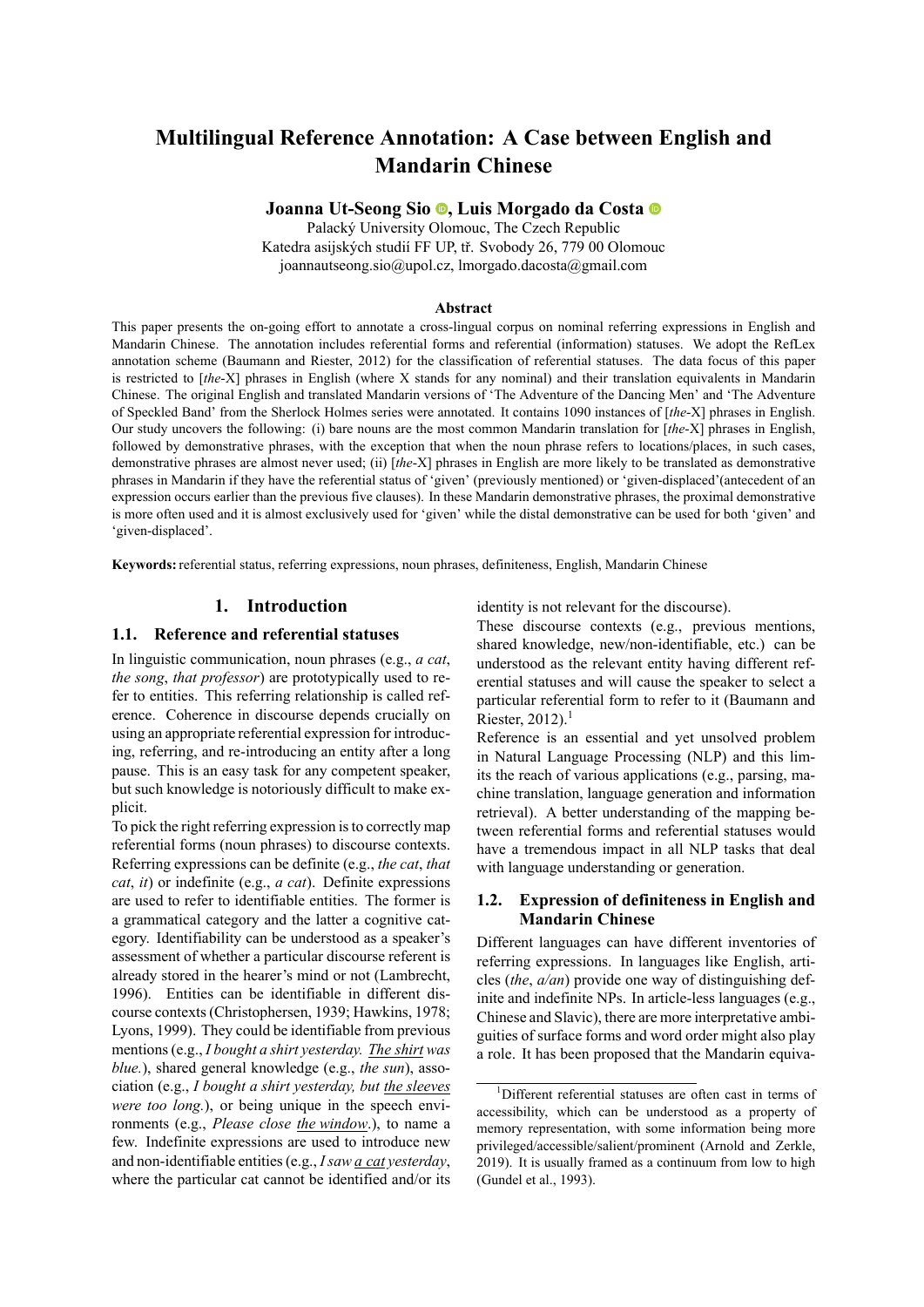lents of [*the*-X] phrases in English can be a bare noun, which is ambiguous between a definite and an indefinite reading([Cheng and Sybesma, 1999](#page-8-5)) or a nominal containing a demonstrative (a demonstrative phrase) [\(Chen, 2004\)](#page-7-2). An example of 'the dog' with a bare noun as an equivalent is given in [\(1](#page-0-1)); an example of 'the dog' with a demonstrative phrase as an equivalent is given in([2\)](#page-0-1).

| (1) 狗 要 |                      | 過 | 馬路。 |
|---------|----------------------|---|-----|
|         | gǒu yào guò mǎlù     |   |     |
|         | dog needs cross road |   |     |

'The dog needs to cross the road' [\(Cheng and](#page-8-5) [Sybesma, 1999](#page-8-5))

(2) 有 yǒu yī have one CL hunter keep-ASP one CL dog.  $\overline{\phantom{0}}$ 個 gè lièrén yǎng-zhe yī 獵人 養著  $\overline{\phantom{0}}$ 隻 zhī gǒu, 狗, 這 隻 狗 zhè zhī gŏu hěn dǒngshì this CL dog very intelligent 很 懂事。

> 'There was a hunter who had a dog, the dog was very intelligent.'([Chen, 2004\)](#page-7-2)

Demonstratives in Mandarin have been claimed to share some of the functions of the definite article in English([Chen, 2004](#page-7-2)). A comparison of the original English version of *Alice in Wonderland* and its Mandarin translations shows that demonstratives used in the Mandarin versions outnumber those in the English text, up to 3 times more in one translated version [\(Lu et al.,](#page-8-6) [2018\)](#page-8-6). This suggests the usage of the Mandarin demonstratives are less restricted than the English ones.

#### **1.3. Goal of the paper**

The annotation effort reported in this paper serves several goals: (i) to map [*the*-X] phrases in English to its equivalents in Mandarin; (ii) to map referential information statuses to referential forms within each language; (iii) to test and revise the RefLex annotation scheme([Baumann and Riester, 2012\)](#page-7-0) using both English and Mandarin data.

As discussed earlier on, Mandarin bare nouns can be definite([Cheng and Sybesma, 1999](#page-8-5)) and demonstrative-containing phrases in Mandarin are always definite. We are particularly interested in finding out whether these two kinds of referring expressions are indeed the Mandarin translation equivalents of [*the-X*] phrases in English, as suggested in the literature, and if so, what the distribution is like with respect to the different referential information statuses.

The rest of this paper is structured as follows. In Section 2 we will describe the methodology of our analysis. Section 3 discusses the key findings of the annotation effort. Section 4 concludes and points to new directions for future studies. Sections 5 and 6 include some notes on the release of the tagged data and all necessary acknowledgments respectively.

## **2. Methodology**

#### **2.1. The Data**

This project is currently using texts from the NTU Multilingual Corpus([Tan and Bond, 2014\)](#page-8-7) – an open corpus with parallel data in multiple languages containing, among other genres, the full canon of Sherlock Holmes, by Sir Arthur Conan Doyle. The work presented in this paper is based on the annotation of two full short stories: *The Adventure of the Specked Band* ([Conan Doyle,](#page-8-8) [1892](#page-8-8)) and *The Dancing Men* ([Conan Doyle, 1905](#page-8-9)).

The English version of the *The Adventure of the Specked Band* short story contains 599 sentences and 11,741 words. Its Mandarin translation contains 620 sentences and 12,444 words. The English version of the *The Dancing Men* short story contains 666 sentences and 12,602 words. Its Mandarin translation contains 606 sentences and 11,339 words.

Short stories made an excellent data source for this project since its nature required the use of text suitable to analyze discourse structure. This means that we could not use use corpora comprised only of single sentences or text snippets since many discourse features are only present in longer narratives. At the same time, in order to future-proof our project and plan for future analyses that may require us to trace entities across their entire discourse life, we needed to find narratives that were not too long.

In addition, we were happy to choose the NTU Multilingual Corpus because it was readily available under an open license, allowing us to openly share all new layers of annotation we produce. Furthermore, both short stories chosen for this project have had a substantial amount of annotation and analysis from previous projects including sense-tagging using the Princeton Wordnet for English([Fellbaum, 1998](#page-8-10)) and the Chinese Open Wordnet for Mandarin([Wang and Bond,](#page-8-11) [2013](#page-8-11)). Even though we are not currently making full use of this layer of annotation, we believe that the information made available through sense tagging (e.g., relations of hyponymy and hypernymy across different discourse entities) will be of great valuable for the future directions of this project. Finally, the fact that the NTU Multilingual Corpus contains not only more short stories, but also parallel translations of some of these stories in other languages (including Japanese, Dutch, German, Indonesian and Italian) made this corpus extremely interesting to support the study of multilingual and cross-lingual referential analysis.

## **2.2. Expanding IMI: a Multilingual Semantic Annotation Environment**

An important step of the methodology of this project was to decide on an annotation system to support our current and future goals within this project. While there were no shortage of options – e.g., Slate [\(Kummerfeld,](#page-8-12) [2019](#page-8-12)) or SALTO([Burchardt et al., 2006](#page-7-3)) have both been used as annotation benches for the RefLex Scheme –, we ended up choosing to expand IMI – a multilingual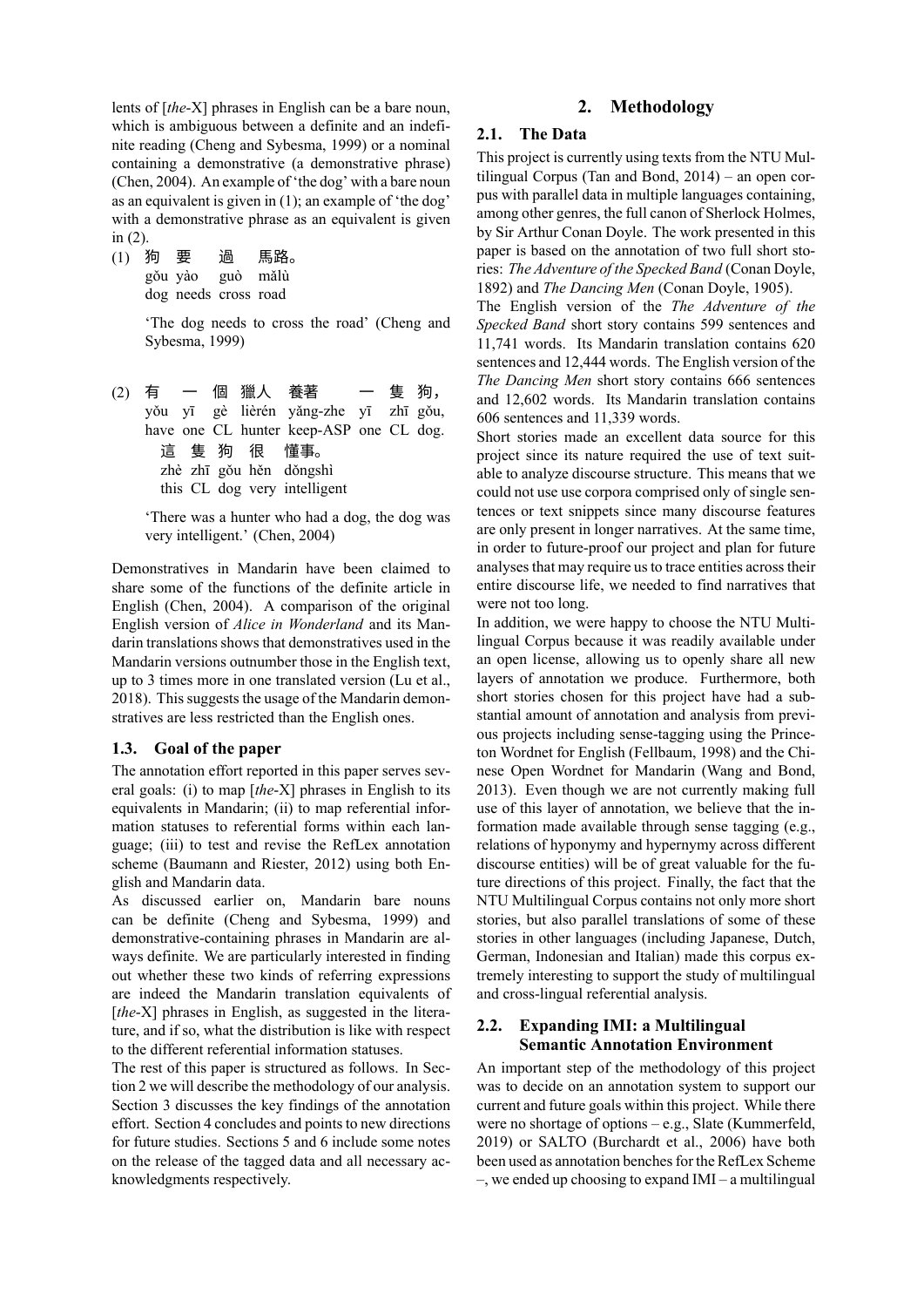semanticannotation environment (Bond et al.,  $2015$  $2015$ )<sup>2</sup>. Despite each annotation system having their strengths, our decision to use IMI was based on the fact that it was an online, open-source project specifically designed for multilingual semantic annotation – able to enrich a corpus with multiple layers of morphosyntactic and semantic information, as well as interfaces to manage crosslingual links between sentences, concepts and words.

IMI was originally designed for sense tagging, using Open Multilingual Wordnet [\(Bond and Foster, 2013](#page-7-5)). It provides multiple layers of annotation that include lemmatization, POS tagging, sense tagging, sentiment annotation and interlingual-mapping. It is developed in Python and SQLite, and supports both concurrent annotation (i.e., multiple taggers tagging the same data at the same time), as well as parallel tagging (i.e., multiple taggers tagging the same set of data in parallel, using multiple databases). This annotation tool has been tested for a wide selection of languages, including English, Mandarin, Japanese and Indonesian. Finally, its flexibility and ease of customization had been proven by the development of multiple project-specific layers of annotation including: sentiment analysis([Bond et](#page-7-6) [al., 2016](#page-7-6)), grammatical error analysis([Winder et al.,](#page-8-13) [2017\)](#page-8-13), and semantic role labeling([Choi, 2019](#page-8-14)).

Another strong motivation to use IMI was the fact that this system was designed to develop the NTU Multilingual Corpus([Tan and Bond, 2014\)](#page-8-7) – the open corpus used for this project. This means that the short stories tagged in the context of this project were already in the required format to be used with this annotation system. Within the context of this project we developed a new annotation interface within IMI which we named 'The RefLex Corpus Tagger' (see Figure [1\)](#page-3-0). This interface allows the use of any custom tagset, which can be organized in different classes/types of tags. Tagsets can be language specific or shared across all languages. The system allows the tagset to grow incrementally, which is ideal for projects of exploratory nature such as this one. In future iterations, new tags can be easily added to the interface without jeopardizing the integrity of the data.

The annotation process is done sentence by sentence (but the tool also provides annotators with access to the full text, for reference). To add a new annotation, annotators can select a single word or any number of words (contiguous or non-contiguous) – referred as *chunks* within the system. Multiple tags can be provided for the same *chunk*, allowing the adoption of flexible tagset of varied classes/types. Finally, total and partial overlap of *chunks* are also allowed within the tagging system – which was an essential feature to allow the independent annotation of embedded phrases within larger phrases.

#### **2.3. Annotation Schema**

Currently, the RefLex Corpus Tagger has two separate tagsets: one for English and one for Mandarin. Each

tagset is divided in different layers of annotation. The English tagset has three such layers: NP Structure (referential forms), Referential Status and Modification. The Mandarin tagset has an additional layer  $-$  i.e., Semantic Class –, totaling four layers. For each *chunk* created within a sentence, annotators had to select one value for each layer, which is selected from a predefined dropdown box (see Figure [2](#page-3-1) for the interface of the Mandarin Chinese Tagger and Figure [3](#page-4-0) for a full list of available tags, English and Mandarin Chinese combined).

The inventories of referential forms are different in English and in Mandarin. In this study, we only focus on [*the*-X] phrases in English (e.g., *the boys*), this also includes [*the*-numeral-X] phrases (e.g., *the three boys*) and [*the*-numeral] (e.g., *the three*) phrases, though the last two types only constitute 3% of the total, see Table [1](#page-4-1). For Mandarin, we include a full range of possible referential forms (see Figure [3\)](#page-4-0). It should be noted that the NP structure includes only the functional elements within a noun phrase. Elements such as modifiers do not affect the classification. For example, a modified bare noun in Mandarin is still considered a bare noun.

Regarding referential statuses, we annotate using the RefLex Scheme([Baumann and Riester, 2012\)](#page-7-0). RefLex provides a fine-grained classification scheme to annotate texts on two levels, referential and lexical. On the referential level, the scheme provides a list of contexts for the use of referring and non-referring expressions. These contexts are distinguished based on referential statuses (e.g., different kinds of anaphoric contexts and discourse-new contexts). The lexical level provides explicit evaluation of the degree of relatedness of lexical expressions (e.g., hypernym). In this paper, we only focus on the referential level. We plan to deal with the lexical level at a later stage of the project, by exploiting the existing sense annotations available through the NTU Multilingual Corpus and consider a fuller range of lexical relations provided by wordnets.

The tags used for the referential level are as follow: **given-sit**: an expression whose referent is immediately present in the text-external context; **given**: an expression whose referent mentioned in previous discourse context; **given-displaced**: an expression whose referent is mentioned in the previous discourse context earlier than 5 clauses before; **cataphor**: an expression whose referent is established only in the subsequent text; **bridging**: a non-coreferential anaphoric expression which is dependent on a unique referent established in a previously introduced scenario; **bridgingcontained**: a non-coreferential anaphoric expression that is anchored to an embedded phrase; **unused**: a discourse-new expression which is unique; **new**: an expression denoting a discourse-new and non-uniquely identifiable referent;

In addition to our main interests, referential forms (NP structure) and referential statuses, we have also included the layers of annotation indicating whether the

<span id="page-2-0"></span><sup>2</sup> https://github.com/bond-lab/IMI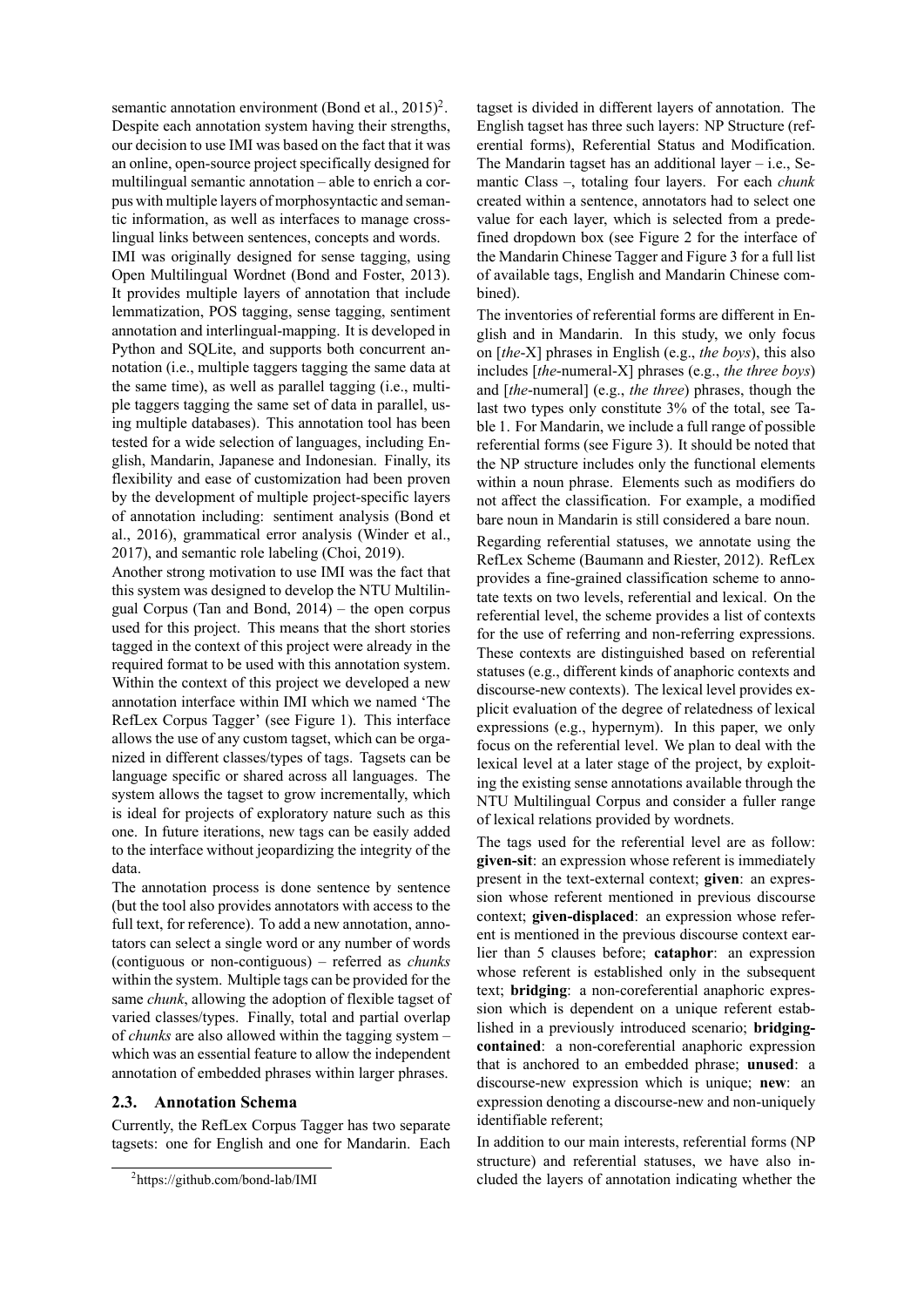| RefLex Corpus' Tagger                                                                                                                                                                                                                                                                                                                                                            |                    |              |                 | 誉              |
|----------------------------------------------------------------------------------------------------------------------------------------------------------------------------------------------------------------------------------------------------------------------------------------------------------------------------------------------------------------------------------|--------------------|--------------|-----------------|----------------|
| CorpusDB: eng reflex<br>Next [Document: 440]<br>$\times$ 10060<br>Prev                                                                                                                                                                                                                                                                                                           |                    |              |                 | <b>AReadMe</b> |
| <b>Full Sentence</b><br><b>Unselect</b><br><b>Confirm Deletion</b><br><b>New Error</b>                                                                                                                                                                                                                                                                                           |                    |              |                 |                |
| Sentence: "Alas!" replied our visitor, "the very horror of my situation lies in the fact that my fears are so vaque, and my suspicions depend so entirely<br>upon small points, which might seem trivial to another, that even he to whom of all others I have a right to look for help and advice looks upon all that I<br>tell him about it as the fancies of a nervous woman. |                    |              |                 |                |
| " Alas ! " replied our visitor, " the very horror of my situation lies in the fact that my fears are so vague, and my suspicions depend so entirely upon<br>small points, which might seem trivial to another, that even he to whom of all others I have a right to look for help and advice looks upon all that I tell<br>him about it as the fancies of a nervous woman.       |                    |              |                 |                |
|                                                                                                                                                                                                                                                                                                                                                                                  |                    |              |                 |                |
| the very horror of my situation                                                                                                                                                                                                                                                                                                                                                  | the $+$ noun       | $\check{~}$  | #138            | ×              |
| the very horror of my situation                                                                                                                                                                                                                                                                                                                                                  | unused             | $\checkmark$ | #138            | ×              |
| the very horror of my situation                                                                                                                                                                                                                                                                                                                                                  | Modified           | $\checkmark$ | #138            | ×              |
| the fact that my fears are so vague                                                                                                                                                                                                                                                                                                                                              | the $+$ noun       | $\checkmark$ | $#139$ mismatch | ×              |
| the fact that my fears are so vaque                                                                                                                                                                                                                                                                                                                                              | cataphor           | $\checkmark$ | #139            | ×              |
| the fact that my fears are so vaque                                                                                                                                                                                                                                                                                                                                              | Modified           | $\checkmark$ | #139            | ×              |
| the fancies of a nervous woman                                                                                                                                                                                                                                                                                                                                                   | the $+$ noun       | $\checkmark$ | #140            | ×              |
| the fancies of a nervous woman                                                                                                                                                                                                                                                                                                                                                   | bridging-contained | $\check{~}$  | #140            | ×              |

<span id="page-3-0"></span>Figure 1: New IMI annotation layer developed: the IMI RefLex Tagger (English)

| <b>RefLex Corpus' Tagger</b>                                             |                                           |              | Δ    | 骨              |
|--------------------------------------------------------------------------|-------------------------------------------|--------------|------|----------------|
| CorpusDB: cmn_reflex<br>~11293<br>Prev                                   | Next [Document: 4]                        |              |      | <b>OReadMe</b> |
| <b>Confirm Deletion</b><br><b>Full Sentence</b><br>Unselect<br>New Error |                                           |              |      |                |
| Sentence: "小心点别让我抓住你, "他咆哮着说, 顺手把扭弯的火钳扔到壁炉里, 大踏步地走出了房间。                  |                                           |              |      |                |
| "小心点别让我抓住你, "他咆哮着说, 顺手把扭弯的火钳扔到壁炉里, 大踏步地走出了房间。                            |                                           |              |      |                |
| 扭弯的火钳                                                                    | bare noun                                 | $\checkmark$ | #246 | $\pmb{\times}$ |
| 扭弯的火钳                                                                    | given                                     | $\check{~}$  | #246 | ×              |
| 扭弯的火钳                                                                    | Modified                                  | $\checkmark$ | #246 | ×              |
| 扭弯的火钳                                                                    | Other                                     | $\checkmark$ | #246 | $\pmb{\times}$ |
| 壁炉                                                                       | <b>B. Referential Status</b><br>given-sit |              | #247 | ×              |
| 壁炉                                                                       | given                                     |              | #247 | ×              |
| 壁炉                                                                       | given-displaced<br>cataphor               |              | #247 | ×              |
| 壁炉                                                                       | bridging                                  |              | #247 | $\mathbf x$    |
| 房间                                                                       | bridging-contained                        |              | #248 | ×              |
| 房间                                                                       | unused<br>new                             |              | #248 | ×              |
| 房间                                                                       | <b>C. Modification</b>                    |              | #248 | ×              |
| 房间                                                                       | Modified<br>Not Modified                  |              | #248 | ×              |
|                                                                          | <b>D. Semantic Class</b>                  |              |      |                |
|                                                                          | Human                                     |              |      |                |
|                                                                          | Location/Place                            |              |      |                |
|                                                                          | Other                                     |              |      |                |

<span id="page-3-1"></span>Figure 2: IMI RefLex Tagger (Mandarin Chinese): view of dropdown box with flexible tagging schema

noun phrase is modified and some information regarding the semantic class of the noun, whether it refers to human, location, or others. For a simple illustration, an English example is given below:

(3) I met a man yesterday. [The man] told me a story.

The annotated nominal is 'the man'. The NP structure will be 'the + noun'; the referential status tag is 'given'. The referring expression is 'not modified'.

These layers of annotation allow for a fine-grained analysis of the use and distribution of referential statuses. In this analysis, we will provide a summary of how these layers of annotation relate with each other. However, in the interest of scope, it will be impossible to cover all available relations between layers. Concerning semantic classes, in particular, we will only be able to discuss key relations that concern 'location/place'. A detailed analysis of other semantic classes will be left as future work.

## **2.4. Annotation Process**

Annotation was conducted in two stages, by two trained taggers fluent in both English and Mandarin Chinese. The data was first tagged by a single annotator who worked with an early version of the tagging schema. Once the tagging schema was revised and expanded, the data was re-tagged by a second annotator.

The annotation process also included multiple discussions with both authors of this paper, which guided the annotation process, clarified any doubts and made final decisions in difficult or ambiguous cases. The annotation process was also aided by a series of automatic checks (written in Python) that flagged inconsistencies in the data annotation.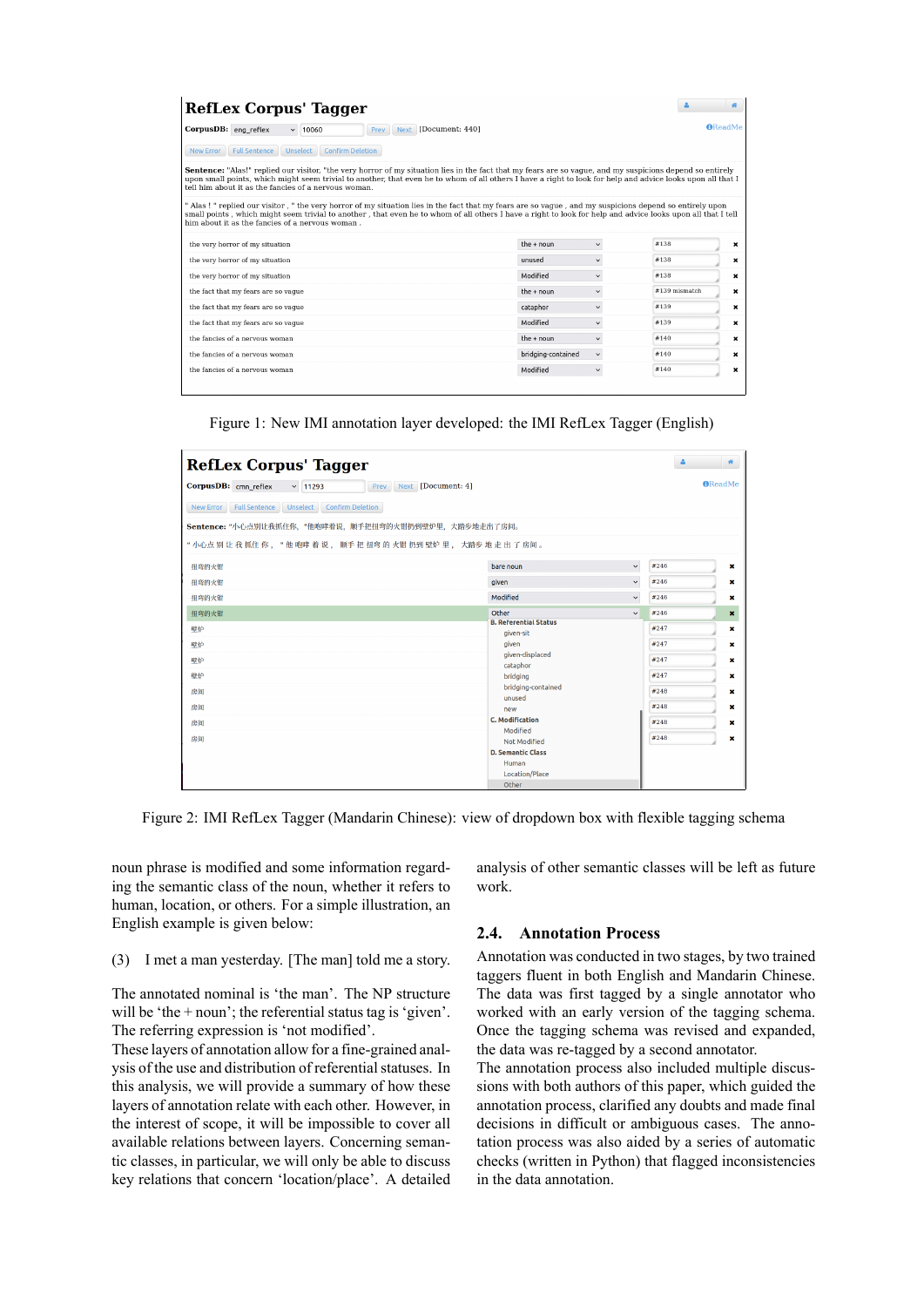| A. NP Structure (English)<br>$\cdot$ the + noun       |                            |
|-------------------------------------------------------|----------------------------|
| $\bullet$ the + numeral + noun                        |                            |
| $\cdot$ the $+$ numeral                               |                            |
|                                                       |                            |
| A. NP Structure (Mandarin)                            |                            |
| • 0                                                   |                            |
| • pronoun                                             |                            |
| • proper names (bare)                                 |                            |
| • bare noun                                           | The most                   |
| $\cdot$ classifier + noun                             | phrases in                 |
| • one + classifier + noun                             | demonstra                  |
| • any other numeral $+$ classifier $+$ noun           | list, and a                |
| • dem                                                 | pected tha                 |
| $\cdot$ dem + noun                                    | the most of                |
| $\cdot$ dem + (one) + classifier                      | definite $\lceil t \rceil$ |
| $\bullet$ dem + any other numeral + classifier        | The new a                  |
| $\cdot$ dem + (one) + classifier + noun               | nouns is n                 |
| $\bullet$ dem + any other numeral + classifier + noun | than the us                |
|                                                       | Even thou                  |
| <b>B. Referential Status (English and Mandarin)</b>   | phrases in                 |
| • given-sit                                           | [the-X] ph                 |
| • given                                               | ferences.                  |
| · given-displaced                                     | enter A's h                |
| • cataphor                                            | baby is not                |
| • bridging                                            |                            |
| • bridging-contained                                  | 安靜<br>(4)                  |
| · unused                                              | ānjìn                      |
| • new                                                 | quiet                      |
| C. Modification (English and Mandarin)                |                            |
| • Modified                                            | 'Be c                      |
| • Not Modified                                        | The transla                |
|                                                       | The use of                 |
| D. Semantic Class (Mandarin)                          | ate in this                |
| • Human                                               |                            |
| Location/Place                                        | ity seems                  |
| • Other                                               | demonstra                  |

<span id="page-4-0"></span>Figure 3: IMI RefLex Tagger tagset

In total, the annotation of the two short stories took a total of 200 hours to complete (divided among the two annotators).

# **3. Discussion of Results**

The tagging process resulted in 1090 [*the*-X] nominal phrases tagged for English and their Mandarin counterparts. As can be seen in Table [1](#page-4-1), the overwhelming majority of [*the*-X] nominal phrases in these two short stories were of the form 'the + noun' (i.e., without the use of numerals). This means that we do not currently have enough data to fully discuss if the use of numerals has a measurable impact in the use of referential expressions.

Out of all English nominal phrases, 46% were modified in some way. This includes mostly adjectival modification and relative clauses. For comparison, only 38% of the Mandarin Chinese translations were modified.

| NP Structure             | Freq. |
|--------------------------|-------|
| the $+$ noun             | 0.97  |
| the $+$ numeral $+$ noun | 0.02  |
| the $+$ numeral          | 0.01  |
| Total $(n=1090)$         | 1.00  |

<span id="page-4-1"></span>Table 1: English by NP Structure

common Mandarin translation for [*the-X*] English are bare nouns  $(64%)$ , followed by tive phrases (including different kinds in the dding up to  $17\%$ ) – see Table [2](#page-5-0). It is ext bare nouns and demonstrative phrases are common equivalents for the English simple *he*-X], as has been suggested in the literature. Inding is that the use of bare nuch more common (almost 4 times more) se of demonstrative phrases.

gh [Chen \(2004\)](#page-7-2) proposes that demonstrative Mandarin can be semantic equivalents of rases in English, he also mentions some dif-Consider the following scenario. A and B house. B is aware that A has a baby but the  $t$  in sight. A can say:

ānjìng diǎnr, 點兒, bit, 別 bié don't BA baby wake-up 把 bǎ háizi chǎo-xǐng le. 孩子 吵醒 了。 SFP.

quiet. Don't wake up the baby.'[\(Chen, 2004](#page-7-2))

ation of 'the baby' in [4](#page-4-1) is *háizi*, a bare noun, a demonstrative phrase will be inappropricase as the baby is not in sight. Visibilto be a condition that governs the use of the demonstratives in some situations. It is also not possible to use demonstratives in Mandarin to translate phrases like 'the sun', as it is globally unique. These semantic restrictions on the use of the Mandarin demonstratives might explain why the percentage of demonstrative phrases as the translation equivalents of [*the*-X] phrases is much lower than that of bare nouns.

Another interesting find worth mentioning from Table [2](#page-5-0) is the fact that about 10% of [*the*-X] phrases in English are completely missing from the Mandarin translation (shown as '—missing—'). We are currently not equipped to discuss exactly when this can happen, but our findings suggest that dropping a reference in the translation may be related to the referential status of the original expressions. Table [3](#page-5-1) shows that English expressions missing Mandarin counterparts were mostly tagged as 'unused', 'given' or 'cataphor'. A fuller study including these expressions' permanence in the discourse could shed further light into this topic.

Table [4](#page-5-2) and Table [5](#page-5-3) show the distribution of referential statuses across the tagged English and Mandarin nominal expressions. The information provided in these tables is not unexpected. While it is possible to see a broad parallelism in the overall referential statuses of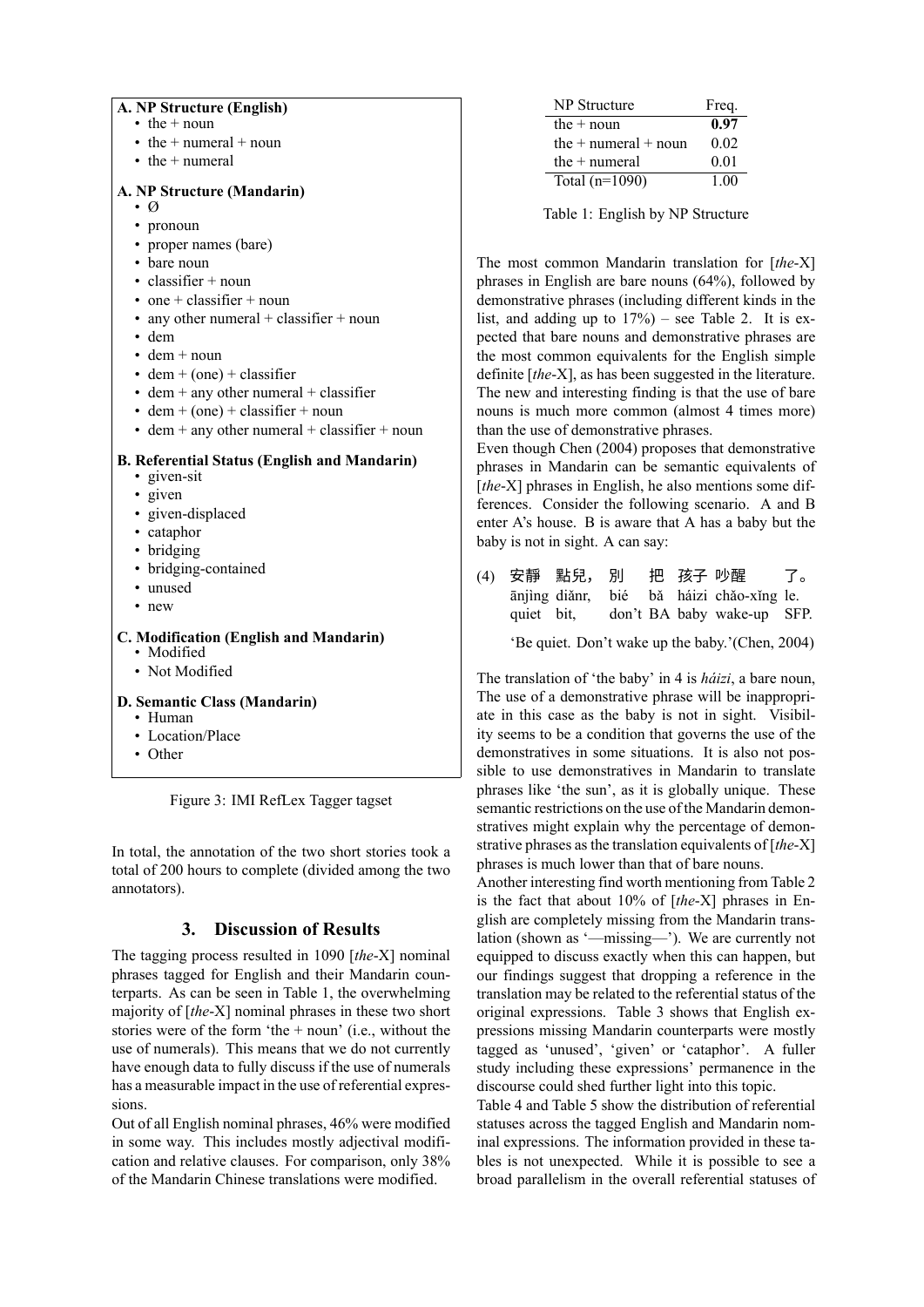| <b>NP</b> Structure                           | Freq. |
|-----------------------------------------------|-------|
| bare noun                                     | 0.64  |
| $dem + (one) + classifier + noun$             | 0.14  |
| -missing-                                     | 0.10  |
| one + classifier + noun                       | 0.06  |
| $dem + noun$                                  | 0.02  |
| any other numeral $+$ classifier $+$ noun     | 0.01  |
| pronoun                                       | 0.01  |
| $\text{ classifier} + \text{noun}$            | 0.01  |
| $dem + any other numeral + classifier + noun$ | 0.01  |
| Ø                                             | 0.01  |
| proper names (bare)                           | 0.00  |
| $dem + any other numeral + classifier$        | 0.00  |
| Total $(n=1090)$                              | 1.00  |

Table 2: Mandarin by NP Structure

<span id="page-5-0"></span>

| <b>Referential Status</b> | Freq. |
|---------------------------|-------|
| unused                    | 0.36  |
| given                     | 0.19  |
| cataphor                  | 0.17  |
| given-sit                 | 0.12  |
| given-displaced           | 0.06  |
| bridging                  | 0.06  |
| bridging-contained        | 0.04  |
| Total $(n=108)$           | 1.00  |

## <span id="page-5-1"></span>Table 3: English referential statuses for missing Mandarin translations

the tagged nominal expressions, we can also observe small discrepancies across these classes (e.g., slightly higher values for 'given' expressions in Mandarin, or slightly higher 'unused' expressions in English). These discrepancies can be explained in part by the fact that some expressions were missing in the Mandarin translations, as already discussed, but also by how normal translation practices of literary texts do not always follow a strict literal translation method, and often change slightly the focus and even the flow of information.

| <b>Referential Status</b> | Freq. |
|---------------------------|-------|
| given                     | 0.30  |
| given-sit                 | 0.20  |
| unused                    | 0.19  |
| given-displaced           | 0.10  |
| bridging                  | 0.09  |
| bridging-contained        | 0.07  |
| cataphor                  | 0.04  |
| Total $(n=1090)$          | 1.00  |

<span id="page-5-2"></span>Table 4: English referential statuses across all nominal expressions

One of the main goals of this paper was to map referential information statuses to referential forms. Figure [4](#page-6-0) shows a summary of this mapping by providing the top two NP structures for each referential status in the Mandarin text. The categories 'given' and 'given-displaced'

| <b>Referential Status</b> | Freq. |
|---------------------------|-------|
| $\overline{g}$ iven       | 0.36  |
| given-sit                 | 0.20  |
| unused                    | 0.15  |
| —missing-                 | 0.10  |
| given-displaced           | 0.10  |
| bridging                  | 0.07  |
| bridging-contained        | 0.03  |
| cataphor                  | 0.01  |
| Total $(n=1090)$          | 1.00  |

<span id="page-5-3"></span>Table 5: Mandarin referential statuses across all nominal expressions

have the highest percentage of demonstrative phrases (29% and 31% respectively) while the overall average is 17% only. The use of the demonstratives in 'givendisplaced' contexts can be understood as a way to reintroduced/activate a referent that has been mentioned not too recently (the threshold is set at 5 clauses before in RefLex). If the use of the demonstratives in Mandarin is used as a way to reactivate a certain referent, it can then be understood why in 'given-sit' and 'bridging-contained' the percentages are low. In these contexts, the referent is in the immediate text-external context in the former, and anchored to an element in the embedded phrase (linguistically very proximal) in the latter.

A deeper analysis of demonstrative phrases in Mandarin shows an interesting distribution between proximal and distal usages. Out of the 185 tokens of demonstrative phrases in the Mandarin tagset (which are translations of [*the*-X]), proximal demonstratives are more frequent: 59% (n=109) phrases use the proximal demonstrative 這 *zhè* and 41% (n=76) phrases use the distal demonstrative 那 *nà*.

When we look at their distribution with respect to referential statuses, a clearer difference emerges. Out of the 109 tokens of the proximal demonstrative *zhè*, 89% are 'given' (an expression whose referent is mentioned in previous discourse) – see Table [6](#page-6-1). On the other hand, out of the 76 tokens of the distal demonstrative *nà*, 41% are 'given' while 42% are 'given-displaced' (an expression whose referent is mentioned in the previous discourse context earlier than 5 clauses before) – see Table [7](#page-6-2). Both 'given' and 'given-displaced' are anaphoric in nature. They differ in that the former is used for recent mentions (fewer than 5 clauses) and the latter is for distant mentions (more than 5 clauses). The proximal demonstrative *zhè* is overwhelmingly used for recently mentioned antecedents. The distal demonstrative *nà* can be used for both, recent mentions or earlier mentions.<sup>[3](#page-5-4)</sup>

Our data does not have noun phrases under the cate-

<span id="page-5-4"></span><sup>3</sup>[Chen \(2004\)](#page-7-2) suggests that the proximity of *zhè* makes it a better anaphoric device than the distal *nà* in referring to an antecedent recently introduced into discourse.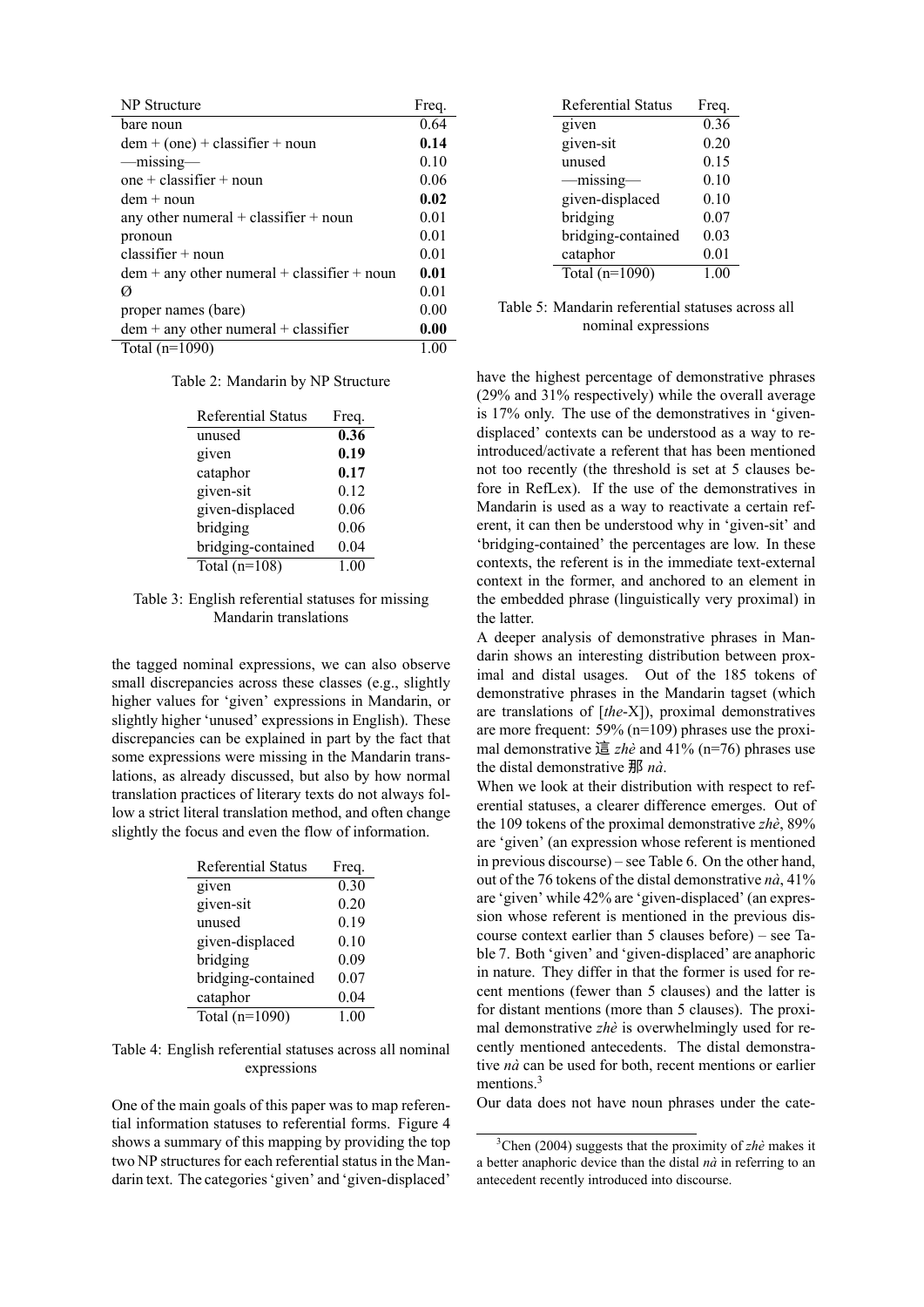| <b>Referential Status</b> | Freq. |
|---------------------------|-------|
| given                     | 0.89  |
| given-sit                 | 0.06  |
| given-displaced           | 0.04  |
| unused                    | 0.02  |
| Total $(n=109)$           | 1.00  |

<span id="page-6-1"></span>Table 6: Mandarin referential statuses across proximal (这, zhè) demonstrative nominal expressions

| Referential Status | Freq. |
|--------------------|-------|
| given-displaced    | 0.42  |
| given              | 0.41  |
| unused             | 0.07  |
| bridging           | 0.05  |
| given-sit          | 0.04  |
| bridging-contained | 0.01  |
| Total $(n=76)$     | 1.00  |

<span id="page-6-2"></span>

gory 'new'. This is expected as generally only indefinite noun phrases are used to refer to new entities, and for this study, we are only looking at [*the*-X] phrases in English and its Mandarin equivalents.

| unused                                                |
|-------------------------------------------------------|
| • bare noun $-81\%$                                   |
| • one + classifier + noun $-8\%$                      |
| given                                                 |
| • bare noun $-56%$                                    |
| • dem + (one) + classifier + noun $-29%$              |
| given-sit                                             |
| • bare noun $-83%$                                    |
| • one + classifier + noun $-10\%$                     |
| bridging                                              |
| • bare noun $-92\%$                                   |
| • dem + (one) + classifier + noun $-5\%$              |
| given-displaced                                       |
| • bare noun $-63%$                                    |
| • dem + (one) + classifier + noun $-31\%$             |
| bridging-contained                                    |
| • bare noun $-97%$                                    |
| • dem + any other numeral + classifier + noun $-3\%$  |
| cataphor                                              |
| • bare noun $-75%$                                    |
| • dem + any other numeral + classifier + noun $-25\%$ |

## <span id="page-6-0"></span>Figure 4: Top two Mandarin NP structures per referential status

When the semantic class of the noun is 'location/place', the percentage of Mandarin demonstrative phrases as the translation equivalents of English [*the*-X] phrases is very low. Among the 140 tokens of 'location/place' noun phrases, only 4% of the tokens are translated with a demonstrative (see Table [8\)](#page-6-3). This could be related to the issue of discourse persistent/prominence. Entities that are 'props' rather than regular participants in discourse are often marked differently in discourse. Quoting [Recasens et al. \(2013](#page-8-15)): 'not all discourse entities are created equal. Some lead long lives and appear in a variety of discourse contexts (coreferents), whereas others never escape their birthplaces, dying out after just one mention (singletons).' [Hopper \(1986](#page-8-16)) observes that in Malay, the absence of the classifier in an NP correlates with the entity having a short 'discourse persistence' (or 'thematic importance' in [Givón \(1984](#page-8-17)), referring to the importance of a referent in discourse). This could be the reason why in Mandarin, the demonstrative is almost never used when translating 'location/places' from English because locations/places very often have low discourse persistent/prominence. As discussed earlier on, the categories 'given' and 'given-displaced' have a high percentage of demonstrative phrases, around 30% in average. Among NPs tagged as 'location/place' in the two categories, the percentage of NP forms using demonstratives were much lower than the average – only 8%.

| NP Structure                      | Freq. |
|-----------------------------------|-------|
| bare noun                         | 0.89  |
| $dem + (one) + classifier + noun$ | 0.04  |
| one + classifier + noun           | 0.04  |
| proper names (bare)               | 0.01  |
| pronoun                           | 0.01  |
| Total $(n=140)$                   | 1.00  |

<span id="page-6-3"></span>Table 8: Mandarin NP type for NPs tagged as Location/Place

| <b>Referential Status</b> | Freq. |
|---------------------------|-------|
| given-sit                 | 0.49  |
| given                     | 0.18  |
| given-displaced           | 0.17  |
| unused                    | 0.14  |
| bridging                  | 0.01  |
| bridging-contained        | 0.01  |
| Total $(n=140)$           | 1.00  |

Table 9: Mandarin NP Ref-Status Mapping for NPs tagged as Location/Place

## **4. Conclusion and Future Work**

In this study, even though we have only tagged [*the*-X] phrases in English and their Mandarin equivalents, we have been able to detect patterns that are interesting for the study of reference. In tracking the Mandarin translation equivalents for English [*the*-X] phrases, we observe that Mandarin bare nouns are the most common Mandarin translation, followed by demonstrative phrases, with the exception that when the noun phrase refers to locations/places. In fact, when the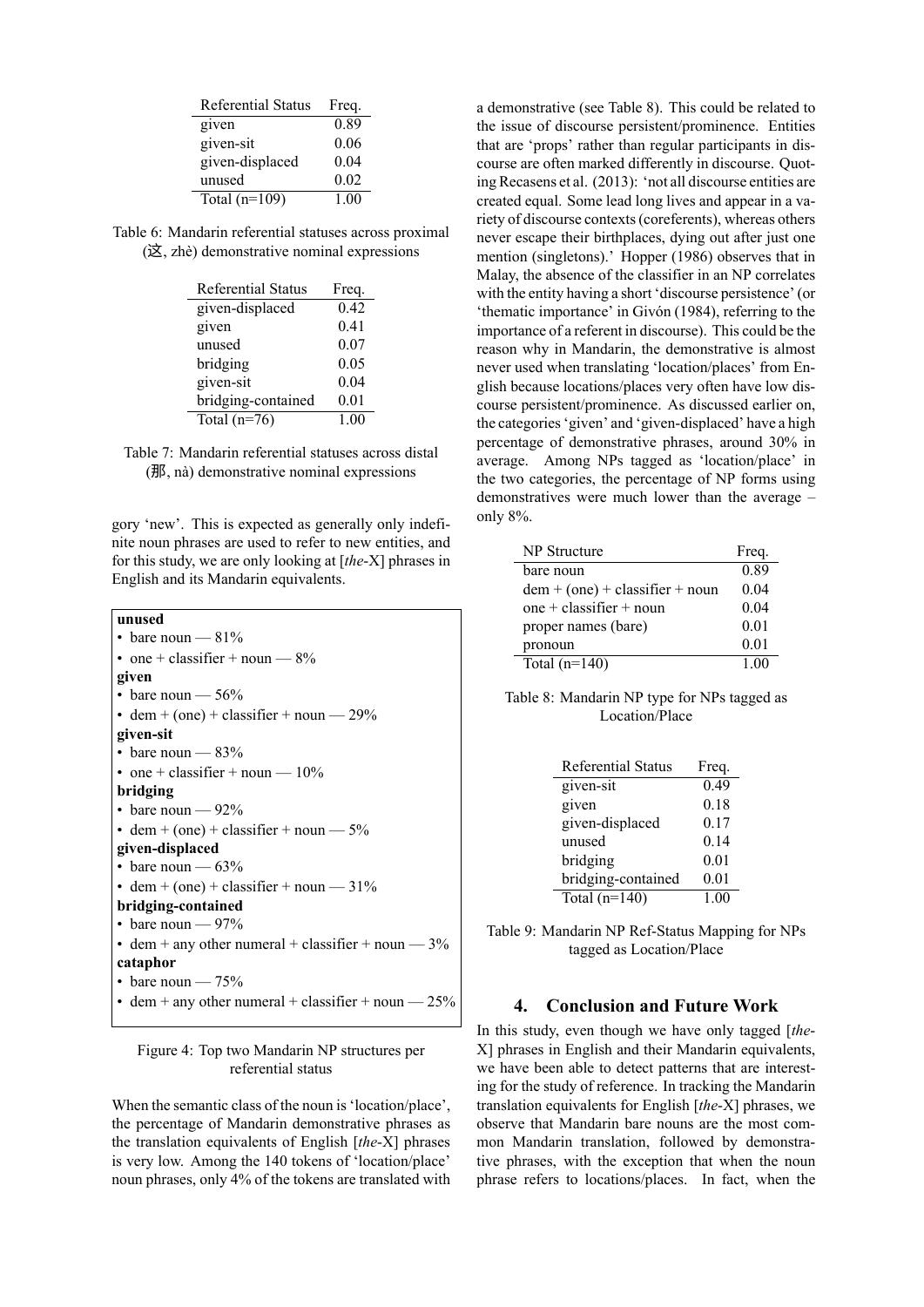noun phrase refers to locations/places demonstrative phrases are almost never used. We show that [*the*-X] phrases in English are more likely to be translated as demonstrative phrases in Mandarin if they have the referential status of 'given' (previously mentioned) or 'given-displaced'(antecedent of an expression occurs earlier than the previous five clauses). Finally, we also show evidence for a clear functional difference between the Mandarin proximal demonstrative and the distal demonstrative: the Mandarin proximal demonstrative appears more frequently and is almost exclusively used to refer to referents with recent antecedents (fewer than 5 clauses before) while the Mandarin distal demonstrative can be used for both recent and distant referents.

This study is very limited in scope, we only look at [*the-X*] phrases in English and their Mandarin equivalents. However, even maintaining its scope, there are still ways to expand our analysis, for example, adding more tagging categories. We would like to add 'shell nouns' as one of the semantic classes. Shell nouns are nouns that conceptually encapsulate complex pieces of information [\(Schmid, 2018](#page-8-18)), such as *fact*, *reason*, *problem*, *position*, *fact*, etc. Similar to semantically empty nouns for 'fellow' or 'person' in Mandarin, when unmodified, we expect such nouns to be less likely to appear bare due to the lack of semantic content. Instead, a demonstrative will be expected.[4](#page-7-7) We would also like to add the tags for proximal and distal demonstratives since our discussion of results has shown this to be a dimension worthy of further exploration.

To expand the scope in the future, we want to include other English phrases and their Mandarin equivalents using more parallel texts, ideally also including other genres. Furthermore, we would like to track the referential forms referring to specific referents throughout the whole discourse. This would allow us to study the relationship between fluctuation in salience/accessibility and referential forms in a referent's discourse life.

In addition to expanding our project's depth of analysis through new layers of annotation, we would also like to better exploit the multilingual nature of the dataset we used. The NTU Multilingual Corpus includes sensetagged translations of shorts stories and of texts in other genres for Japanese, Italian, and Indonesian. Adopting a widely multilingual research agenda looking into mapping referential statuses to structural forms, abandoning English-centric analyses, could help gain new insights on the distinction between general trends and language specific features of referential analysis.

Finally, another important area we believe worth pursuing is the further development of the IMI RefLex Tagger. While it serves its current purpose, the annotation

interface could still be improved further, especially in the cross-lingual link of expressions in two languages (which is currently done manually), and also in the ability to tag both languages side by side (which currently has to be emulated by opening two browser windows).

## **5. Release Notes**

The raw text and all annotations produced as part of this corpus will be released under a Creative Commons Attribution 4.0 International License (CC BY  $4.0$ )<sup>[5](#page-7-8)</sup>. This data will be deposited in the following GitHub repository: [https://github.com/lmorgadodacosta/](https://github.com/lmorgadodacosta/multilingual-referential-annotation-corpus) [multilingual-referential-annotation-corpus.](https://github.com/lmorgadodacosta/multilingual-referential-annotation-corpus)

#### **6. Acknowledgements**

We would like to thank Belinda Juan and Jaroslav Tecl for helping us to annotate data. The research described here is supported by the European Regional Development Fund - Project 'Sinophone Borderlands - Interaction at the Edges' CZ.02.1.01/0.0/0.0/16\_019/0000791 and by the European Union's Horizon 2020 research and innovation programme under the Marie Skłodowska-Curie grant agreement H2020-MSCA-IF-2020 CHILL – No.101028782.

## **7. Bibliographical References**

- <span id="page-7-1"></span>Arnold, J. E. and Zerkle, S. A. (2019). Why do people produce pronouns? pragmatic selection vs. rational models. *Language, Cognition and Neuroscience*, 34(9):1152–1175.
- <span id="page-7-0"></span>Baumann, S. and Riester, A. (2012). Referential and lexical givenness: Semantic, prosodic and cognitive aspects. *Prosody and meaning*, 25:119–162.
- <span id="page-7-5"></span>Bond, F. and Foster, R. (2013). Linking and extending an Open Multilingual Wordnet. In *51st Annual Meeting of the Association for Computational Linguistics: ACL-2013, Sofia*, pages 1352–1362.
- <span id="page-7-4"></span>Bond, F., Morgado da Costa, L., and Le, T. A. (2015). IMI – A multilingual semantic annotation environment. In *Proceedings of the 53rd Annual Meeting of the Association for Computational Linguistics and the 7th International Joint Conference on Natural Language Processing of the Asian Federation of Natural Language Processing, System Demonstrations (ACL 2015)*, pages 7–12, Beijing, China.
- <span id="page-7-6"></span>Bond, F., Ohkuma, T., Da Costa, L. M., Miura, Y., Chen, R., Kuribayashi, T., and Wang, W. (2016). A multilingual sentiment corpus for chinese, english and japanese. In *6th Emotion and Sentiment Analysis Workshop (at LREC 2016)*.
- <span id="page-7-3"></span>Burchardt, A., Erk, K., Frank, A., Kowalski, A., Pado, S., and Pinkal, M. (2006). Salto-a versatile multilevel annotation tool. In *LREC*, pages 517–520. European Language Resource Association.
- <span id="page-7-2"></span>Chen, P. (2004). Identifiability and definiteness in chinese.

<span id="page-7-7"></span><sup>&</sup>lt;sup>4</sup>This is motivated by some preliminary work done with manual annotation between English and Mandarin text. We found that there is a higher chance for relatively semantically empty nouns, e.g., *fellow*, *fact*, etc. to be translated in Mandarin with a demonstrative [\(Sio and Juan, 2019](#page-8-19)).

<span id="page-7-8"></span><sup>5</sup> https://creativecommons.org/licenses/by/4.0/